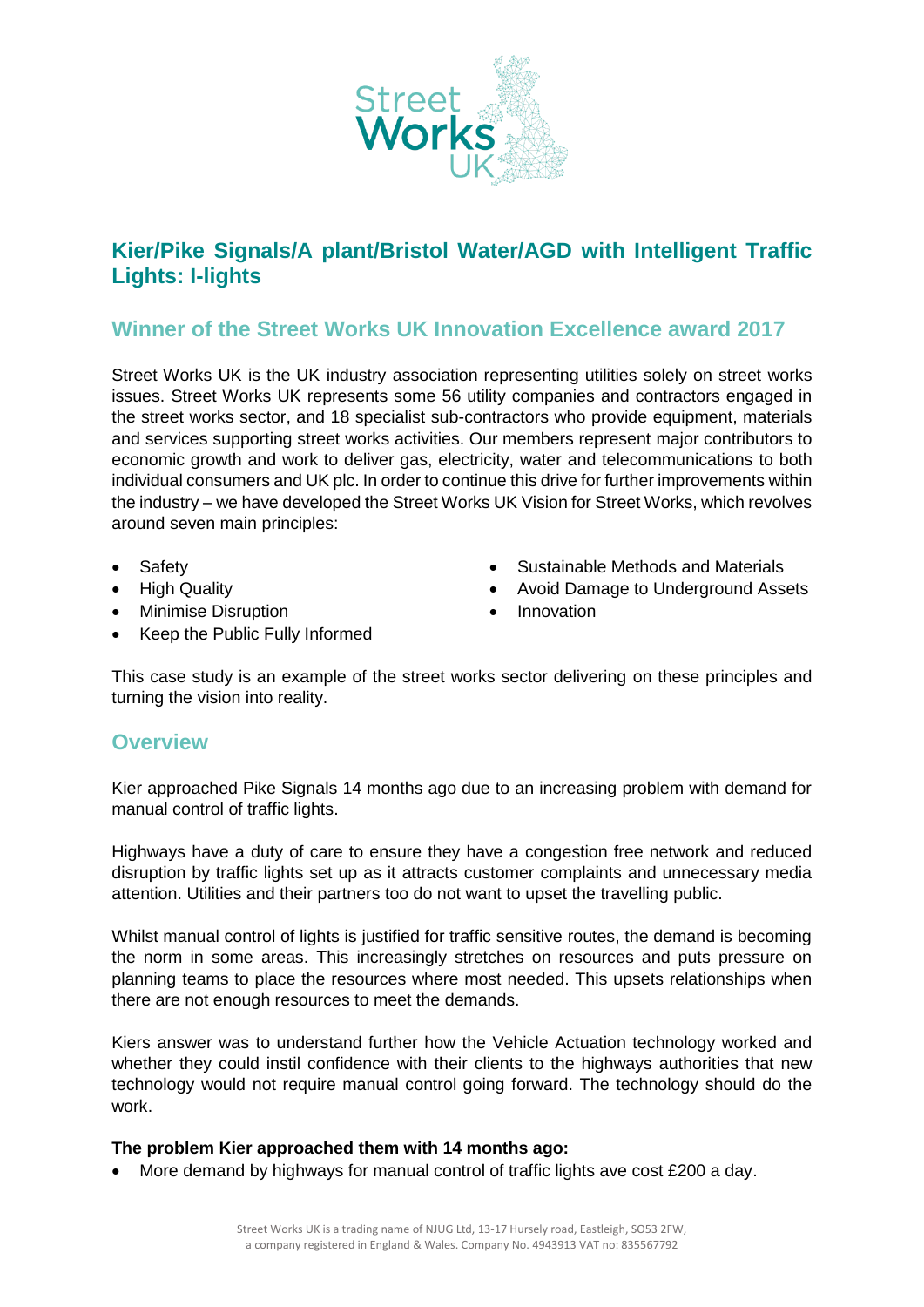

- Resource skill gap due to demands not justified –tension with highways when can't fulfil request.
- We wanted technology that eliminates manual control of lights –Remote control of lights that reduces admin burden.

A steering group was formed involving all parties.

## **What Kier wanted:**

- Technology that does not need manual control.
- Highway authorities to have confidence in technology.
- Ability to remotely control traffic from an office rather than on site –in order for remote control.
- Ability of integral camera within lights.
- To be able to monitor sites without physical travel- reduce carbon emissions and time.
- Take still snapshots through camera for audit purposes.
- One resource which could monitor several jobs in a network through camera –resource efficiencies and job motivation.
- Reduce H&S risk of a physical person on site who cannot have a long range of congestion build up. Most often is in front line of public abuse and is not a very motivating job due to limited intervention needs.

**Pike Signals with AGD had a solution and A plant were willing to invest in the new technology that Kier uses for TM hire. A new lighter battery that can be proactively tracked was tested as part of the trials too.**

### **Trials:**

- Initial trials in the Somerset Council area as phase one.
- Allowed remote control view from desktop in offices.
- Camera offered longer range view to see congestion build up
- Still snapshots could be taken (DfT quidance permitting).
- Added benefits of site monitoring remotely from H&S point of view/plant checks.
- Lessons learnt on battery use and life.
- It was noticed speed of traffic was reduced and red light jumpers could be spotted as an added benefit.

A joint meeting with DfT and Somerset Council was held to capture any concerns at an early stage. DfT were supportive of the innovation as hadn't realised how big a resource demand this was having. The DfT meeting was important to ensure all signs, timings of signals and camera's adhered to legislation.

A further trial was carried out in Nunny with no problems.

Recently another trial was set up to monitor the ARVA radar technology.